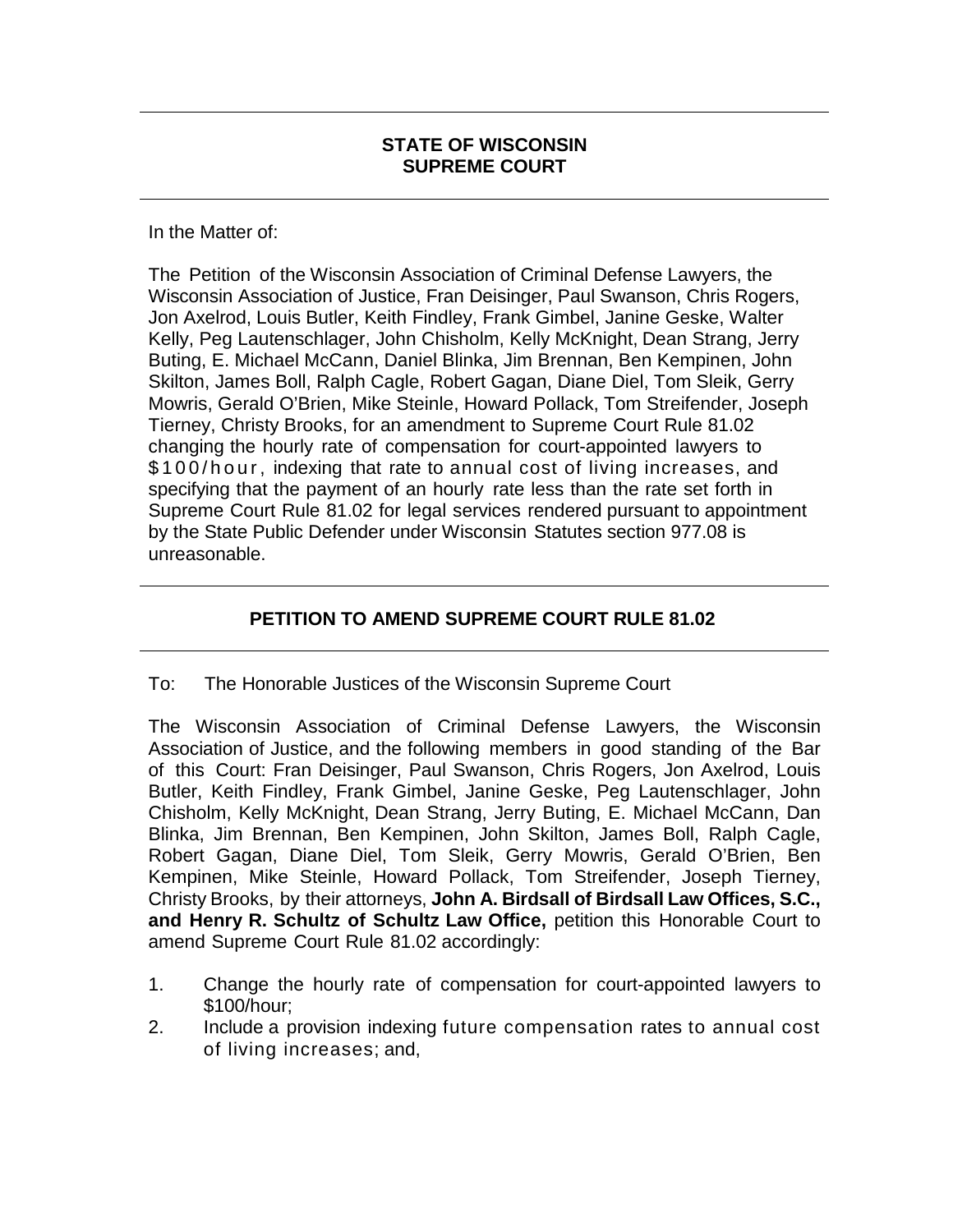3. Include a provision specifying that any payment for legal services rendered pursuant to appointment by the State Public Defender under Wisconsin statutes section 977.08 of an hourly rate less than the rate set forth in Supreme Court Rule 81.02 is unreasonable.

### **SCR 81.02 COMPENSATION (PROPOSED)**

- (1) Except as provided under sub.  $(1m)$ , a [A]ttorneys appointed by any court to provide legal services for that court, for judges sued in their official capacity, for indigents and for boards, commissions and committees appointed by the supreme court shall be compensated at a rate of \$70 per hour or a higher rate set by the appointing authority. The supreme court shall review the specified rate of compensation every two years \$100/ hour or a higher rate set by the appointing authority. The minimum hourly rate shall be indexed and raised annually consistent with cost of living increases.
- (1m) Any provider of legal services may contract for the provision of legal services at less than the rate of compensation under sub. (1).
- (2) The rate specified in sub. (1) applies to services performed after  $J u / J$ , 1994 January 1, 2018.
- (3) The payment of an hourly rate less than the rate set forth in Supreme Court Rule 81.02(1) for legal services rendered pursuant to appointment by the State Public Defender under Wisconsin Statutes section 977.08 is unreasonable.

## **I. INTRODUCTION**

The Sixth and Fourteenth Amendments to the U.S. Constitution obligate states to provide effective representation to the indigent accused at all critical stages of criminal or delinquency cases that carry loss of liberty as a potential punishment. However, unreasonably low attorney compensation rates interfere with a lawyers' ethical and constitutional obligations to give undivided loyalty to each and every defendant. Unreasonable compensation with no allowances for an attorney's overhead expenses, and flat fee contractual arrangements to represent the poor in criminal and delinquency courts, are constitutionally deficient because of financial conflicts of interests that pit an attorney's financial interests against the client's right to effective representation.

Wisconsin has the lowest assigned counsel compensation rates in the country due to decades of neglect by the legislature. The court should amend Supreme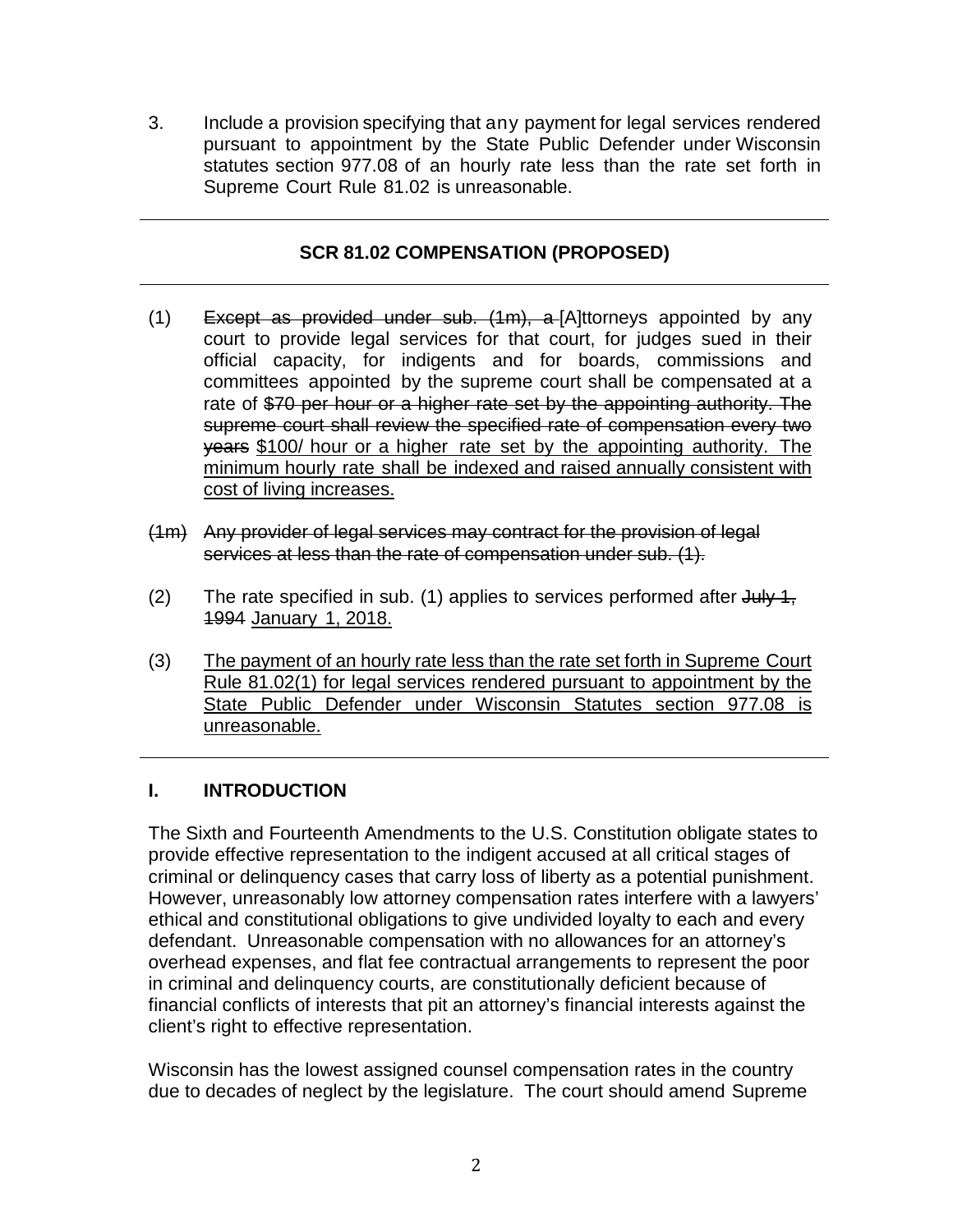Court Rule 81.02 and direct the State Public Defender to pay assigned counsel an hourly rate not less than \$100/hour, to ban flat fee contracting, and, to require annual increases to the rate consistent with the consumer price index.

#### **II. RIGHT TO COUNSEL APPOINTMENT PROCESS**

By statute, Wisconsin provides counsel in the first instance to eligible indigent criminal defendants through the State Public Defender ("SPD"). When the SPD has a conflict of interest, or is otherwise unable to represent an eligible indigent defendant, representation is provided through counsel appointment and paid by the SPD. *See* Wis. Stats. §§ 977.05(4)(i), (j), (jm); 977.05(5)(a); 977.07; 977.08. Nearly forty percent of all SPD cases are appointed to the private bar based on conflicts that preclude SPD staff representation. State Bar of Wisconsin Bi-Weekly Newsletter, *Inside Track,* v.7 n.6 (2015).

As discussed below, the quality of representation depends on the experience of the appointed attorney, the financial incentives in the compensation scheme and the case resources available to the attorney. Currently, the statutory compensation of \$40/hour and flat rate contracting attracts mainly inexperienced attorneys who are incentivized to provide minimal representation to their financially poor clients in some counties.

Anecdotal examples of inadequate representation abound across the state – in both urban and rural areas - and are daily witnessed by judges and district attorneys who work in the criminal justice system. Raising the rate - and prohibiting flat rate contracting - will drastically improve the quality of attorneys willing to accept SPD appointments and prevent the reality of ineffective assistance of counsel that is occurring daily in the criminal courts of this state.

## **III. 2010 PETITION TO AMEND SCR 81.02**

This court has been asked to address this issue before. On July 6, 2011, in its ruling on petition 10-03, this Court considered and rejected a request for a rule increasing the statutory rates for counsel appointed by the SPD. But in the course of ruling, this Court made several important holdings that make granting the request now, six years later, appropriate and necessary. First, this Court held that the question of the statutory appointed counsel rate is "an area of shared authority for the court and the legislature." *In the matter of the petition to amend Supreme Court Rule 81.02*, at 8 (attached as Exhibit 1). Second, this Court found that there was "extensive anecdotal evidence that supports [the petitioners'] assertion that funding shortfalls may compromise the right to effective assistance of counsel." (*Id*. at 9.) Finally, this Court observed that "our criminal justice system is reaching a breaking point" with regard to defense funding:

"The resources available for the defense of poor people accused of crime has fallen alarmingly, potentially compromising our constitutional responsibility to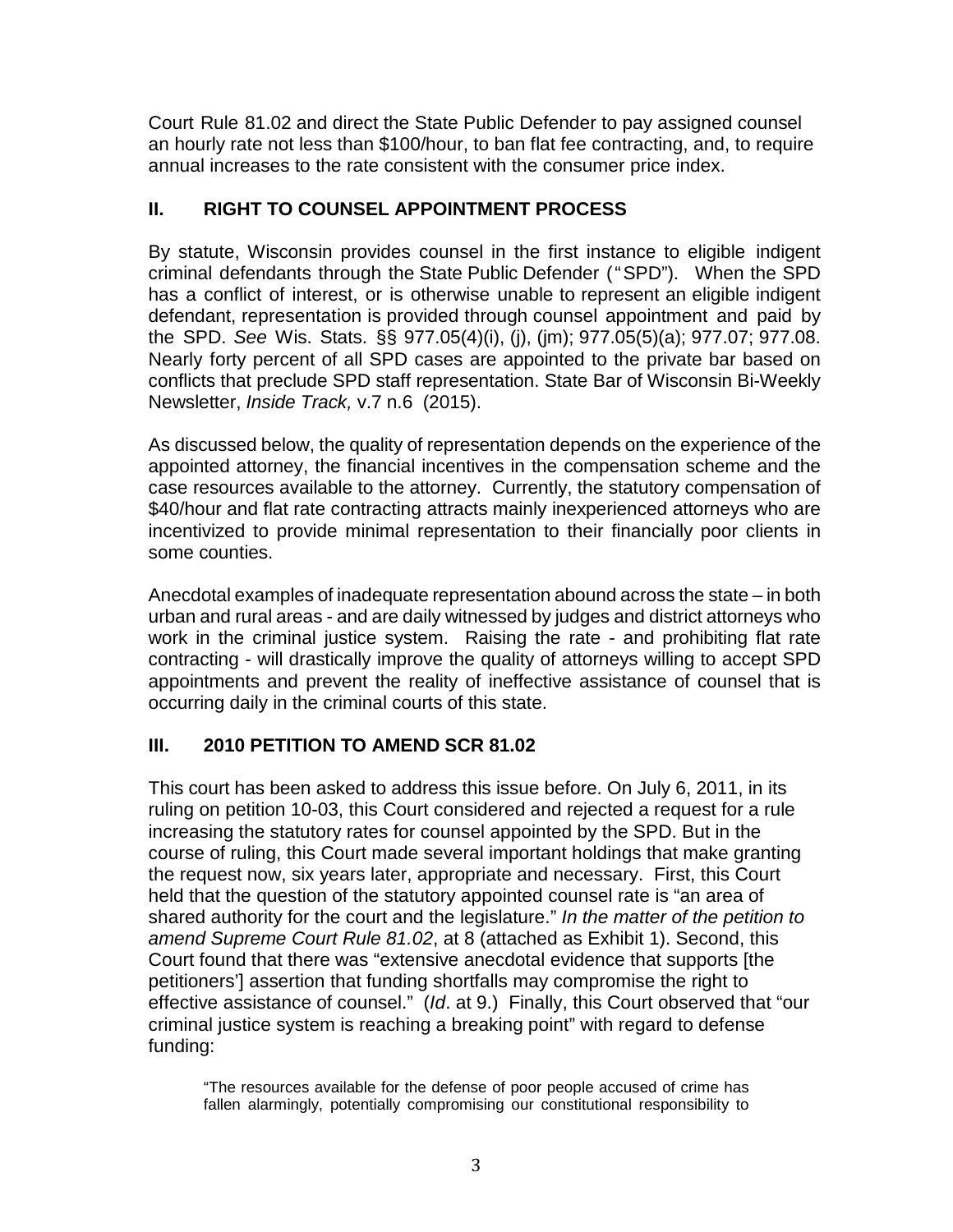ensure that every defendant stands equal before the law and is afforded the right to a fair trial guaranteed by our constitution. **If this funding crisis is not addressed, we risk a constitutional crisis that could compromise the integrity of our justice system.**"(*Id*.) (emphasis added).

Unfortunately, that funding crisis has not been addressed. Rather, rates for assigned counsel have remained stagnant, and hence have become even less adequate than they were when the Court declared that we were at risk of a "constitutional crisis." (*Id.*) And the result has been cases with wholly inadequate assigned counsel representing citizens facing even the most serious charges. The Court's concern that this looming constitutional crisis would "compromise the integrity of our justice system" has become a reality. (*Id.*)

## **IV. EMPIRICAL STUDIES REGARDING RATE INSUFFICIENCY**

The instant petitioners seek this Court's intervention because the funding crisis has *not* been addressed since petition 10-03 in 2011, and we have reached a constitutional crisis wherein the Sixth Amendment is continuously jeopardized*.* Petitioners offer concrete, empirical evidence—not just anecdotes—of this crisis in the form of two studies released since 2011 that bring clarity to the "constitutional crisis": a) *Rationing Justice: The Underfunding of Assigned Counsel Systems,* National Association of Criminal Defense Lawyers (NACDL) (2013) (attached as Exhibit 2); and, b) *Justice Shortchanged: Assigned Counsel Compensation in Wisconsin*, Sixth Amendment Center (6AC) (2014) (attached as Exhibit 3).

The NACDL study confirms that Wisconsin's assigned counsel rate is the lowest in the nation. (See Exhibit 2). The 6AC study demonstrates that Wisconsin's \$40/hour compensation rate fails to even cover attorney overhead—causing attorneys to essentially work for free. (See Exhibit 3). This makes it nearly impossible to attract even average quality lawyers to perform this critical, constitutionally mandated, function. Courts across the country have repeatedly acted to increase appointed counsel rates when they fail to account for overhead or are confiscatory, as in Wisconsin. The 6AC study details—through a meticulous review of other states and a survey of Wisconsin appointed counsel—what this court previously heard only in anecdotal terms:

- 1. Wisconsin violates the ABA *Ten Principles*' demand that appointed counsel be paid both a "reasonable fee" and "actual overhead expenses" (6AC Finding #1)
	- a. In 2002, the American Bar Association (ABA) promulgated *Ten Principles of a Public Defense Delivery System*—a set of ten standards that, in the words of the ABA, "constitute the fundamental criteria necessary to design a system that provides effective, efficient, high quality, ethical, conflict-free legal representation for criminal defendants who are unable to afford an attorney." (6AC at 4-5.)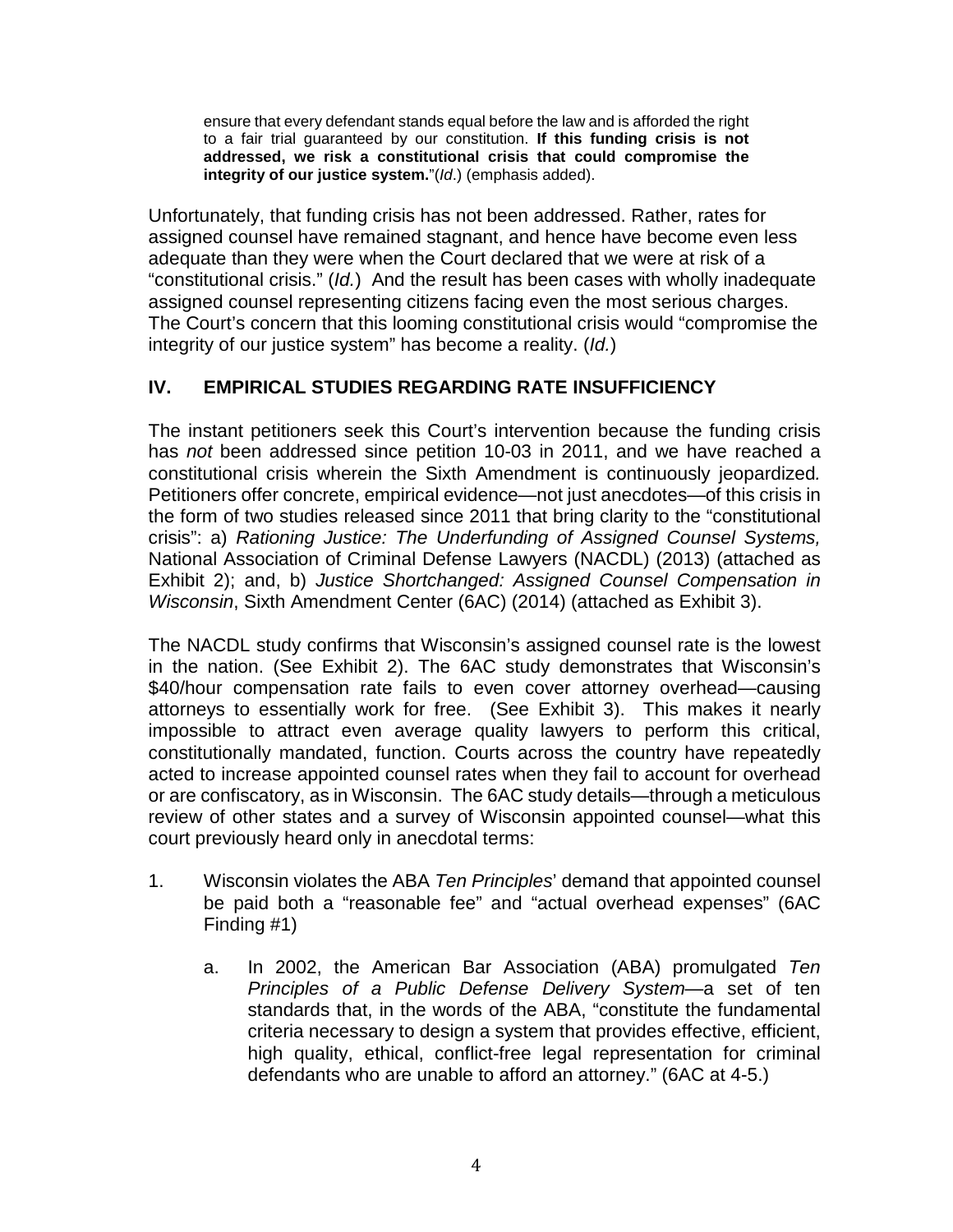- b. In 2002, the American Bar Association (ABA) promulgated *Ten Principles of a Public Defense Delivery System*—a set of ten standards that, in the words of the ABA, "constitute the fundamental criteria necessary to design a system that provides effective, efficient, high quality, ethical, conflict-free legal representation for criminal defendants who are unable to afford an attorney." (6AC at 4-5.)
- c. SPD's assigned counsel division pays attorneys in one of two ways: (1) the \$40 hourly rate with no allotment for overhead; or, (2) a flat, per-case contracted amount. Both methods fail the *Ten Principles* as detailed below. (*Id*.)
- d. Wisconsin
	- i According to a 2013 State Bar of Wisconsin analysis, the average overhead for a Wisconsin lawyer is \$102,050. (*Id*. at 6.) As shown below, even if such a lawyer is able to bill 2000 hours per year he or she would still fall over \$20,000/yr. short of meeting that overhead. (*Id*.)
	- ii. In 1978, when the legislature established the State Public Defender's role in the circuit courts, the hourly rate of compensation for appointed lawyers was \$35 (\$25 for travel time). In 1992, the legislature increased private bar compensation to \$50 for in-court time and \$40 for out-of-court time; travel time remained unchanged at \$25. However, in 1995, the legislature *reduced* the in-court rate to create a uniform \$40 hourly rate. Again, the \$25 hourly rate for travel remained unchanged. The 1995 structure continues to apply today. (*Id*. [1\)](#page-4-0)
- e. Accordingly, several state courts have demanded a reasonable fee in addition to overhead expenses, as detailed below.
	- i. Kansas: In 1987, the Kansas Supreme Court ordered that the state has an "obligation to pay appointed counsel such sums as will fairly compensate the attorney, not at the top rate an attorney might charge, but at a rate which is not confiscatory, considering overhead and expenses." The court established, *in 1987*, that overhead was \$30.00/hour and ordered the rate to be established at \$80.00/hour. (*Id*.)
	- ii. Alaska: "We thus conclude that requiring an attorney to represent an indigent criminal defendant for only nominal

<span id="page-4-0"></span><sup>1</sup> *See* Exhibit 3 (a summary of legislative attempts to increase the rate since 1995) and Exhibit 4 (a summary of SPD budget proposals to increase the rate every biennium since 1995).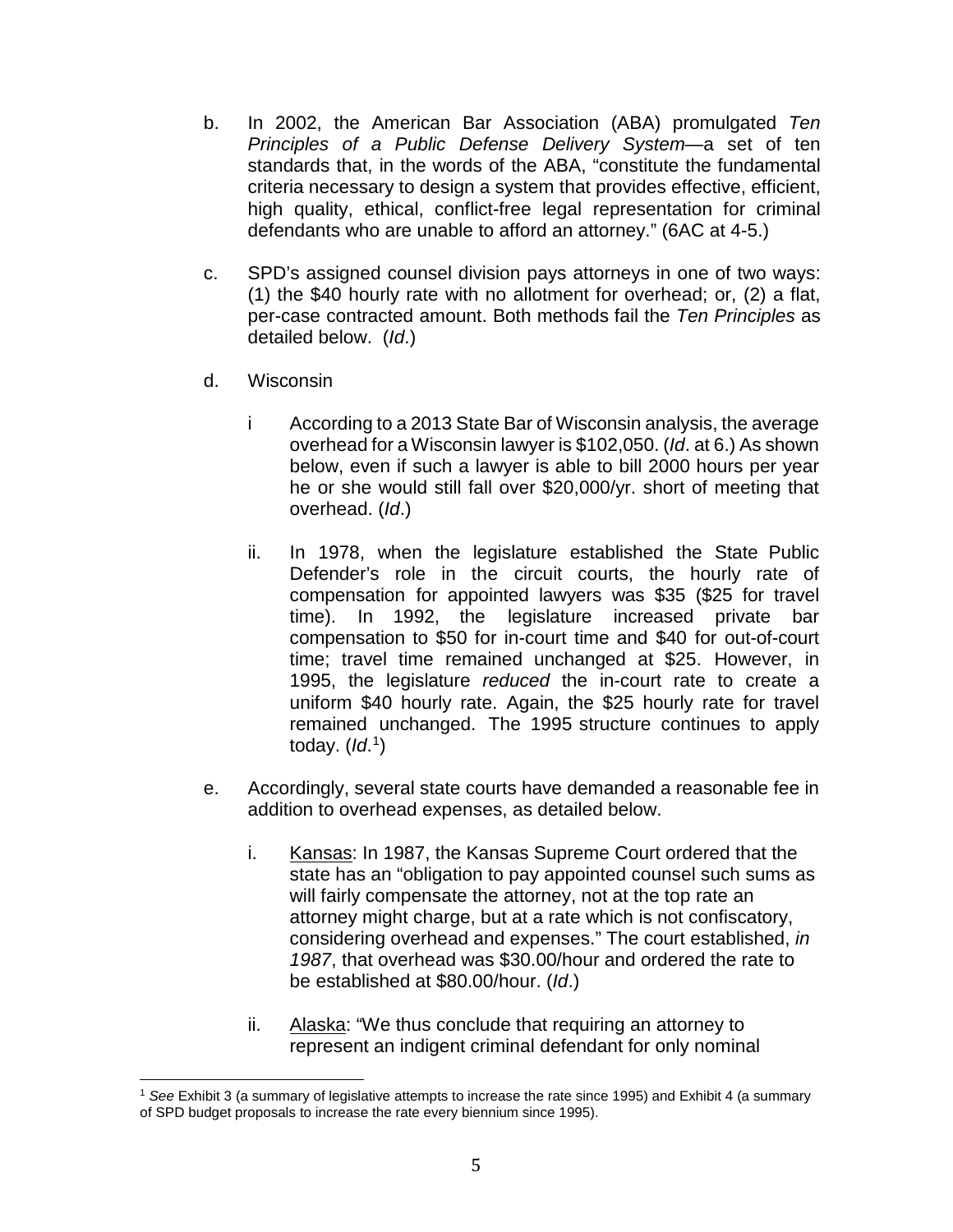compensation unfairly burdens the attorney by disproportionately placing the cost of a program intended to benefit the public upon the attorney rather than upon the citizenry as a whole." *DeLisio v. Alaska Superior Court*, 740 P.2d 437 (1987). So stated the Alaska Supreme Court in 1987 because doing so would be taking "private property for a public purpose without just compensation." (6AC at 7.)

- iii. West Virginia: The West Virginia Supreme Court determined in 1989 that court appointed attorneys in that state were forced to "involuntarily subsidize the State with out-of-pocket cash" because the then-current rates did not cover attorney overhead. *Jewell v. Maynard*, 383 S.E.2d 536 (W. Va. 1989). "Perhaps the most serious defect of the present system," the West Virginia Court determined, "is that the low hourly fee may prompt an appointed lawyer to advise a client to plead guilty, although the same lawyer would advise a paying client in a similar case to demand a jury trial." In 1989, the court set the rate at In 1989, the court set the rate at \$45.00/hour out of court and \$65.00/hour in court. (6AC at 7.)
- iv. Mississippi: In 1990, the Mississippi Supreme Court determined that indigent defense attorneys are entitled to "reimbursement of actual expenses" in addition to a reasonable sum, and defined "actual expenses" to include "all actual costs to the lawyer for the purpose of keeping his or her door open to handle this case." *Wilson v. State*, 574 So.2d 1338 (Miss. 1990). The court set the rate for overhead at \$25.00/hour. (6AC at 7.) The Mississippi overhead rate has been subsequently increased to \$32.50 per hour.
- v. Oklahoma: In the same year as the Mississippi decision, the Oklahoma Supreme Court echoed the 1987 Kansas decision in finding that state government "has an obligation to pay appointed lawyers sums which will fairly compensate the lawyer, not at the top rate which a lawyer might charge, but at a rate which is not confiscatory, after considering overhead and expenses." *State v. Lynch*, 796 P.2d 1150 (Okla. 1990). The court held that "[a]s a matter of course, when the district attorneys' . . . salaries are raised by the Legislature so, too, would the hourly rate of compensation for defense counsel." The Oklahoma Court also determined that a "provision must be made for compensation of defense counsel's reasonable overhead and out of pocket expenses." The overhead costs for the Oklahoma attorneys in 1989 were between \$50.88 per hour and \$48.00 per hour. This is in addition to the reasonable fee, making the total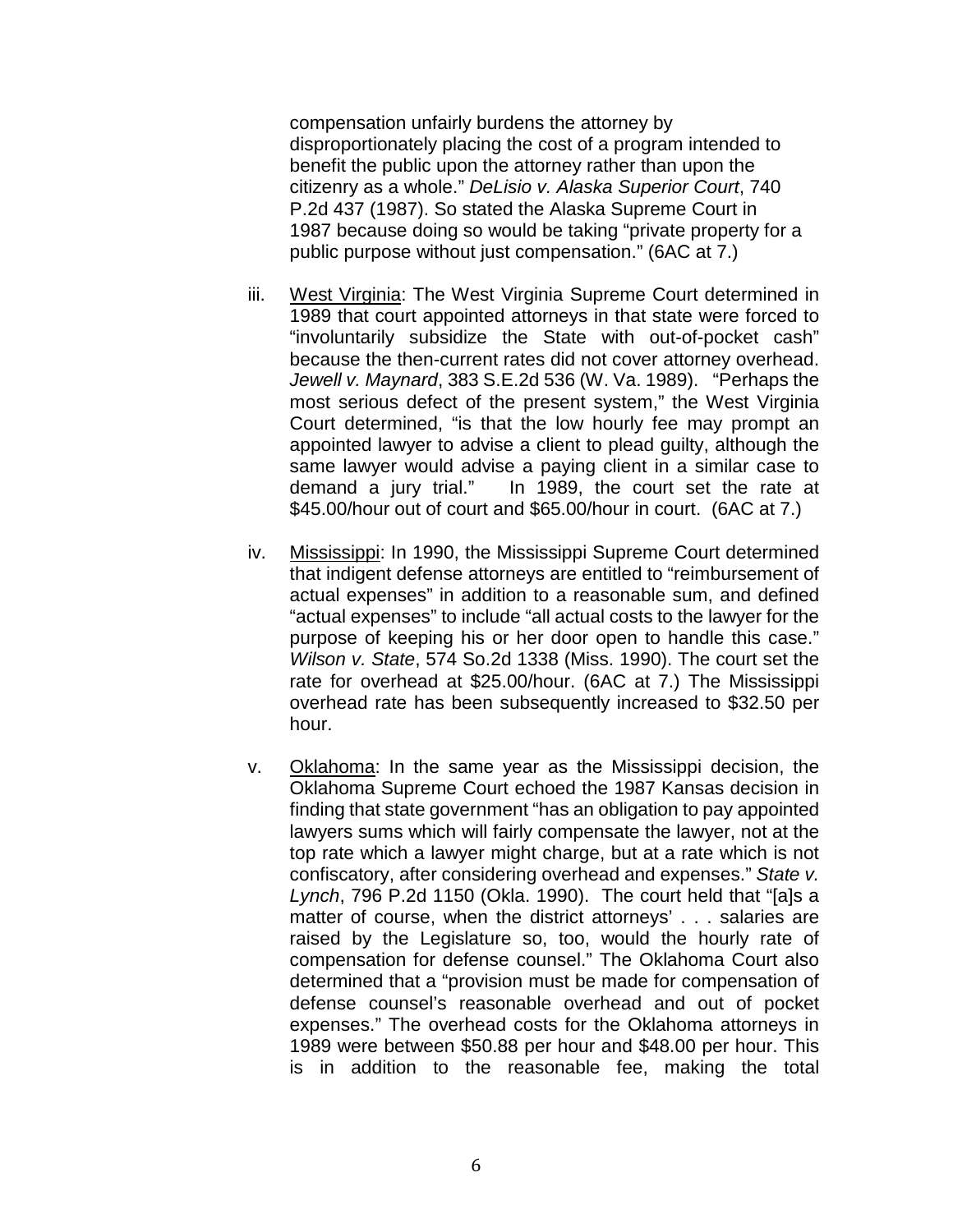compensation rate between \$62.63 and \$80.14—in 1989. (SAC at 8.)

- vi. New York: Landmark litigation in New York City in 2003 announced that "[e]qual access to justice should not be a ceremonial platitude, but a perpetual pledge vigilantly guarded." *N.Y. County Lawyer's Ass'n v. State*, 192 Misc. 2d 424, 425 (N.Y. Sup. Ct. 2002). Deriding the "pusillanimous posturing and procrastination of the executive and legislative branches" for failing to raise the rate for more than 17 years, the court determined that the other two branches of government created an assigned counsel "crisis" that impairs the "judiciary's ability to function." The low compensation was found to result "in denial of counsel, delay in the appointment of counsel, and less than meaningful and effective legal representation." The following year the rate was statutorily raised to \$75.00/hour. (6AC at 8-9.)
- vii. Alabama: In 1993, the Alabama Court of Criminal Appeals determined in *May v. State* that indigent defense attorneys were entitled to overhead expenses of \$30 per hour in addition to a reasonable fee. *May v. State*, 672 So. 2d 1307, 1308 (Ala. Crim. App. 1993). In *Wright v Childree*, the Alabama Supreme Court determined that assigned counsel are entitled to a reasonable fee in addition to overhead expenses. *Wright v. Childree*, 972 So. 2d 771 (Ala. 2006). After this litigation, the Alabama Legislature increased the hourly rate to \$70 per hour. (6AC at 9-10.)
- viii . South Dakota**:** in 2000, the South Dakota Supreme Court set public counsel compensation hourly rates at \$67 per hour. To ensure that attorneys were perpetually paid both a reasonable fee and overhead, the Court also mandated that "court-appointed attorney fees will increase annually in an amount equal to the cost of living increase that state employees receive each year from the legislature." Assigned counsel compensation in the farmlands of South Dakota now stands at \$84 per hour—more than double the pay for attorneys in Wisconsin. (*Id*. at 10.) As of December 2016, the South Dakota assigned counsel compensation rate is \$94/hour. (See: http://ujs.sd.gov/uploads/docs/2017CourtAppointedAttorneyFee s.pdf)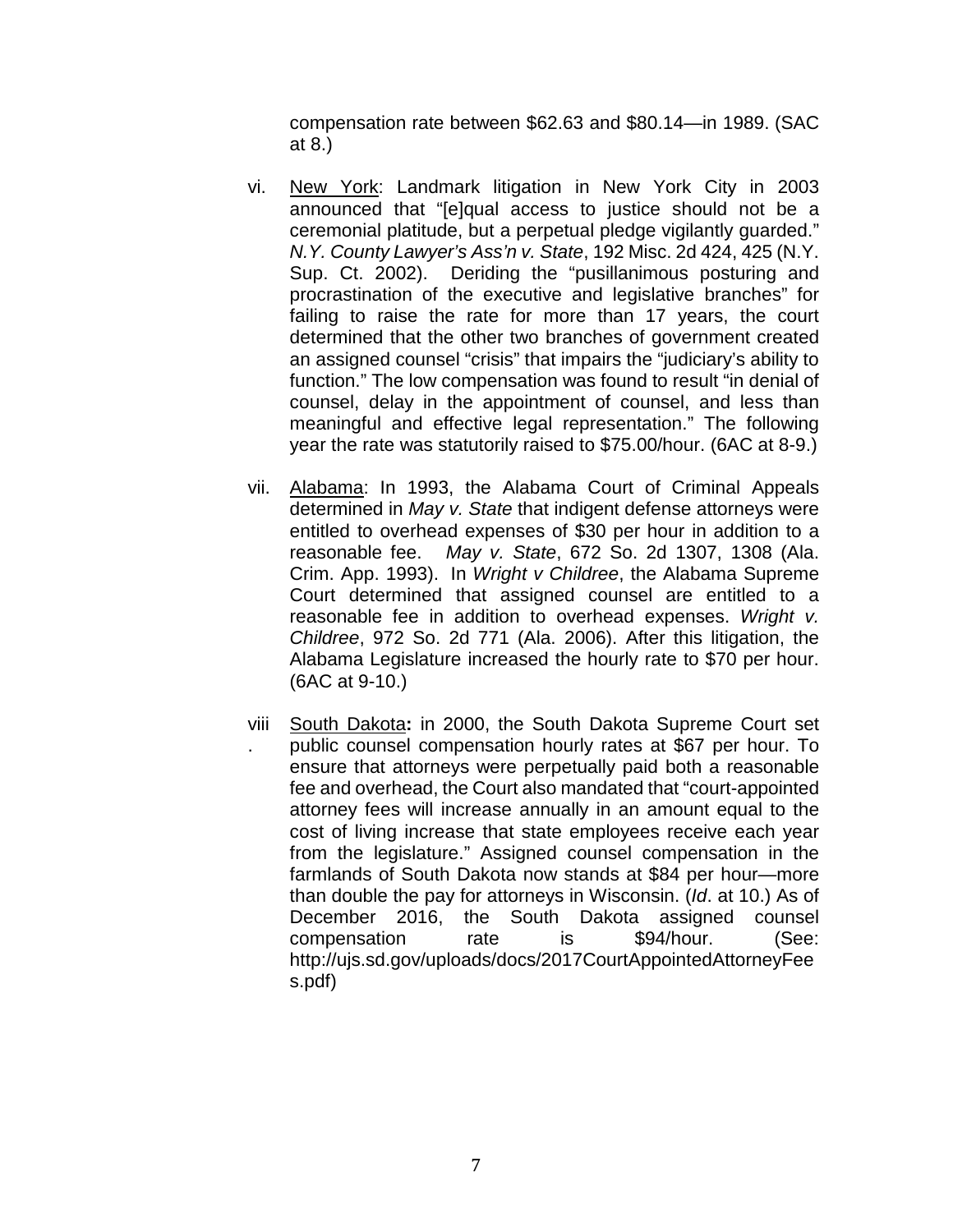- 2. Wisconsin violates the ABA *Ten Principles*' prohibition on contracts let solely on cost (6AC Finding #2)
	- a. Fixed fee contracts that require lawyers to be paid "the same amount, no matter how much or little he works on each case," causes conflicts because it is in the lawyer's "personal interest to devote as little time as possible to each appointed case, leaving more time for the lawyer to do other more lucrative work." (*Id*. at 13.)
	- b. "As of February 2014, SPD employed 58 fixed-fee contracts compensating attorneys at a rate between \$248 and \$362 per case (depending on the county). Do these Wisconsin contractual arrangements produce financial incentives to triage work in favor of some defendants, but in detriment of others? The answer is 'yes.'" (*Id*.)
	- c. "Even in the average misdemeanor case, the attorney must be able to, among other tasks: meet with and interview with the client; attempt to secure pretrial release if the client remains in state custody (but, before doing so, learn from the client what conditions of release are most favorable to the client); keep the client informed throughout the duration of proceedings; prepare for and appear at the arraignment, wherein he must preserve his client's rights; request and review formal and informal discovery; launch an investigation, scouring all sources of potential investigative information in the process, and as soon as possible; research the law; develop and continually reassess the theory of the case; file and argue on behalf of pretrial motions; read and respond to the prosecution's motions; negotiate plea options with the prosecution, including sentencing outcomes; and all the while preparing for the event that the case may be going to trial and possibly sentencing." (*Id*. at 13-14.[2\)](#page-7-0) Fixed fee contracting makes it financially impractical and infeasible for lawyers to provide these essential services to their clients.
	- d. Accordingly, several states have barred fixed fee contracting, as detailed below.
		- i. Idaho: Idaho requires that representation shall be provided through a public defender office or by contracting with a private defense attorney "provided that the terms of the contract shall not include any pricing structure that charges or pays a single fixed fee for the services and expenses of the attorney." I.C. § 19-859 (codified in 2014). (6AC at 14.)

http://wispd.org/images/ACD\_Forms/Minimum\_Attorney\_Performance\_Standards\_Private\_Bar.pdf.

<span id="page-7-0"></span><sup>2</sup> *See also* National Association of Criminal Defense Lawyers, *Minor Crimes, Massive Waste: The Terrible Toll on America's Broken Misdemeanor Courts* 22 (2009), *available at*

https://www.nacdl.org/reports/misdemeanor/; Wisconsin State Public Defender*, Minimum Attorney Performance Standards,*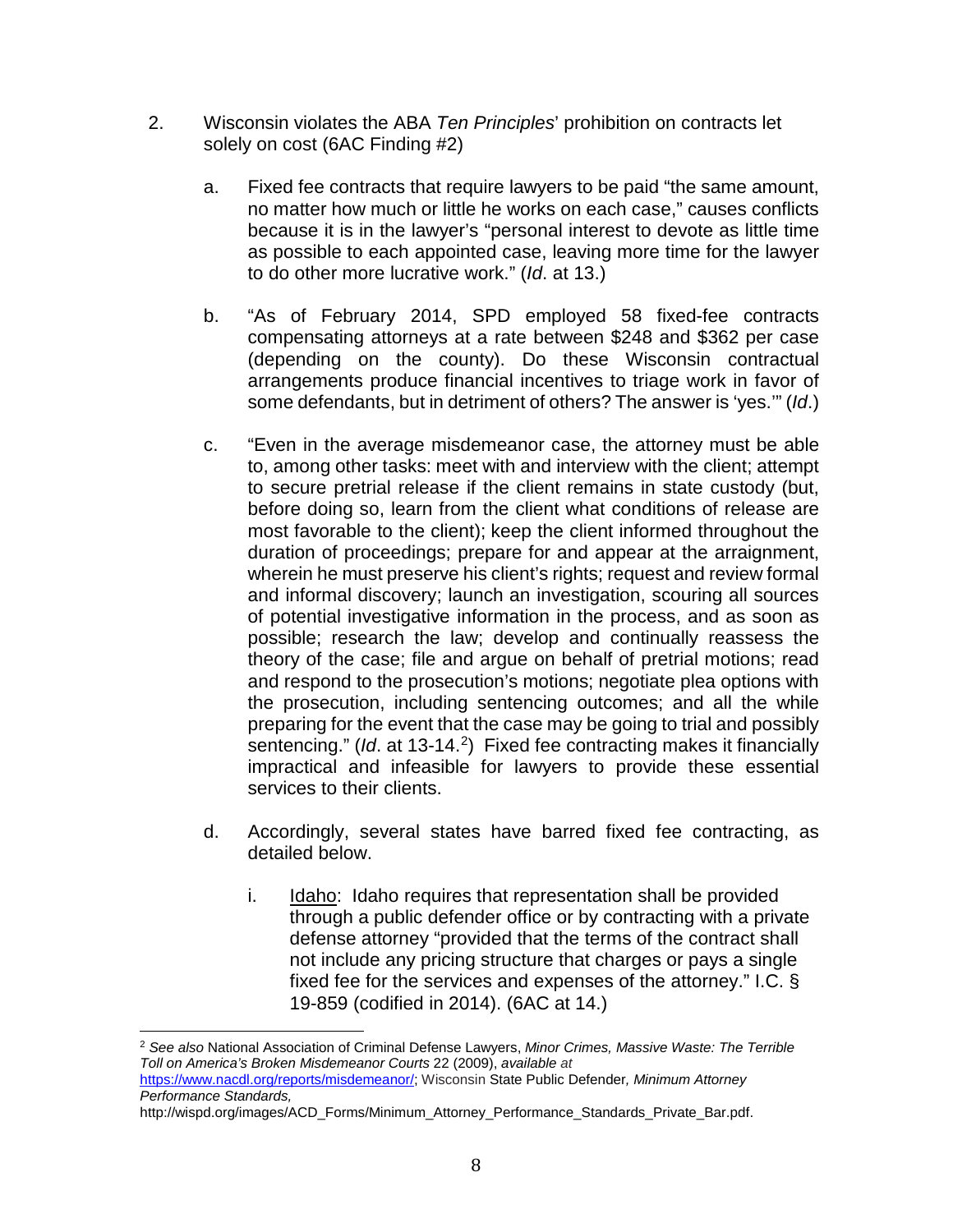- ii. Michigan: In establishing minimum standards, rules, and procedures, the Michigan Indigent Defense Commission is statutorily barred from approving indigent defense plans that provide "economic disincentives," and the statute further states that "incentives that impair defense counsel's ability to provide effective representation shall be avoided." Mich. Stat. Ann. § 780.991(2)(b). (6AC at 14-15.)
- iii. South Dakota**:** The South Dakota Unified Judicial System Policy 1-PJ-10, issued by the state supreme court, not only set a reasonable hourly rate that "will increase annually in an amount equal to the cost of living increase that state employees receive each year from the legislature," but also banned flat fee contracting. The policy requires that "[a]ll lawyers . . . be paid for all legal services on an hourly basis." (6AC at 15.)
- iv. Washington: A federal court in 2013 called the use of very low rate flat fee contracts in two cities in Washington State prior to a supreme court ban an "intentional choice" that purposefully "left the defenders compensated at such a paltry level that even a brief meeting [with clients] at the outset of the representation would likely make the venture unprofitable." *Wilbur v. Mount Vernon,* No. C11-1100RSL, at \*15 (W.D. Wash. Dec. 2013), *available at* http://sixthamendment.org/wpcontent/uploads/2013/12/Wilbur-Decision.pdf. (6AC at 15.)
- v. Nevada: Since the publication of the 6AC report, the Nevada Supreme Court also banned flat fee contracting: [http://sixthamendment.org/nevada-supreme-court-bans-flat-fee](http://sixthamendment.org/nevada-supreme-court-bans-flat-fee-contracting/)[contracting/](http://sixthamendment.org/nevada-supreme-court-bans-flat-fee-contracting/)
- 3. Unreasonably low attorney compensation rates interfere with a lawyers' ethical obligation to give undivided loyalty to each and every defendant (6AC Finding #3)
	- a. At its July 2000 meeting, the ABA House of Delegates adopted a resolution reaffirming the core value of the legal profession. The resolution calls on lawyers to maintain "undivided loyalty" to the client and to "avoid conflicts of interest" with the client. (*Id*. at 16.)
	- b. A lawyer shall not permit a person that pays the lawyer to render legal services to "regulate the lawyer's professional judgment in rendering such legal services." (*Id.*) The *Model Rules* have since been adopted by the state bar associations in 49 of 50 states, plus the District of Columbia (including Wisconsin). (*Id*.)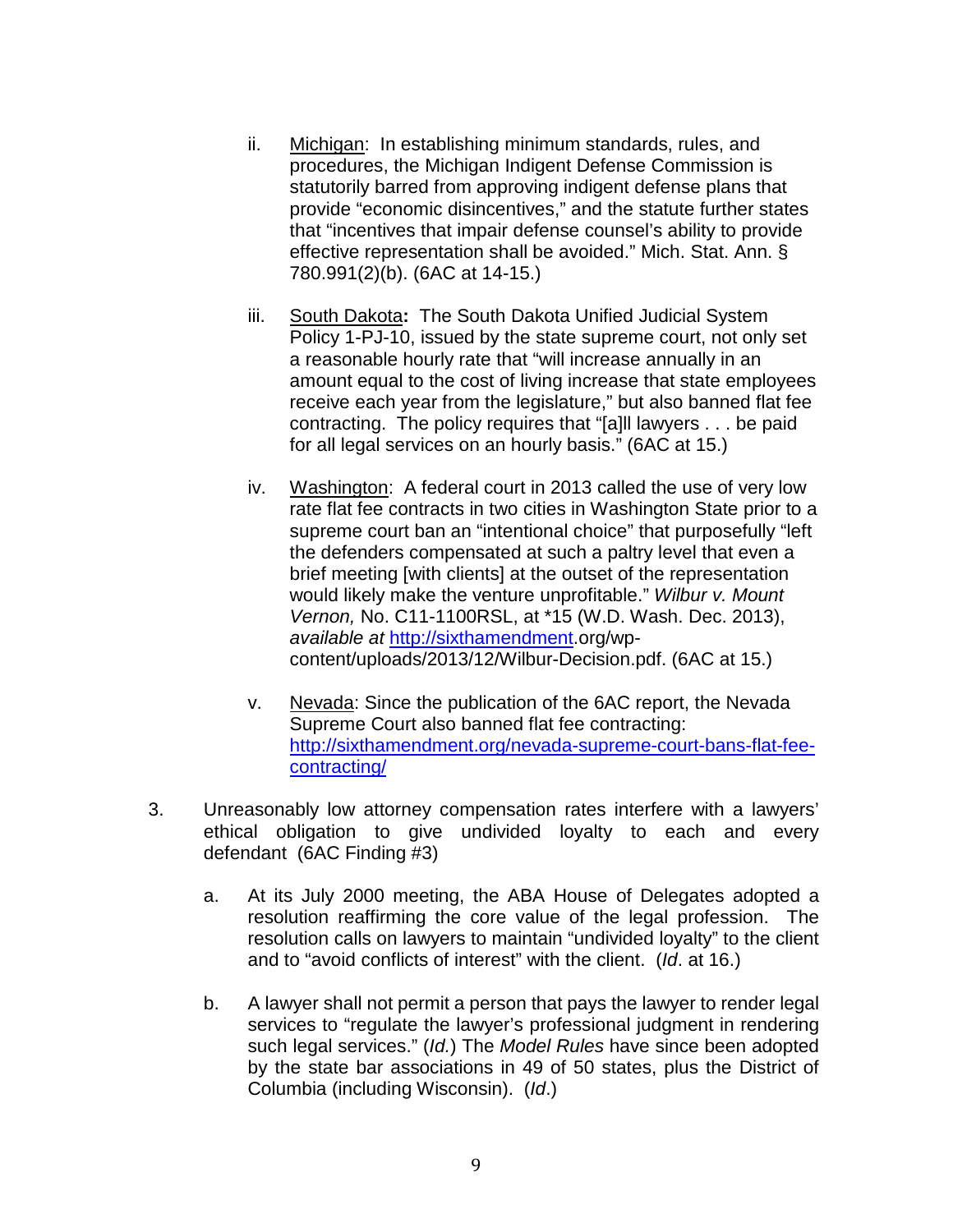- c. In a 1979 case, *Ferri v. Ackerman*, the United States Supreme Court determined that "independence" of appointed counsel to act as an adversary is an "indispensible element" of "effective representation." *Ferri v. Ackerman*, 444 U.S. 193 (1979), *available at* http://www.oyez.org/cases/1970-1979/1979/1979\_78\_5981.
- d. Two years later, the Court determined in *Polk County v. Dodson* that states have a "constitutional obligation to respect the professional independence of the public defenders whom it engages." *Polk County v. Dodson*, 454 U.S. 312 (1981), *available at* http://www.oyez.org/cases/1980-1989/1981/1981\_80\_824. Observing that "a defense lawyer best serves the public not by acting on the State's behalf or in concert with it, but rather by advancing the undivided interests of the client." *Id*.
- e. This principle is confirmed in *Strickland v. Washington*. In that case, the Court states that "independence of counsel" is "constitutionally protected," and that "[g]overnment violates the right to effective assistance when it interferes in certain ways with the ability of counsel to make independent decisions about how to conduct the defense." *Strickland v. Washington*, 466 U.S. 688 (1984), *available at* [http://www.oyez.org/cases/1980-1989/1983/1983\\_82\\_1554.](http://www.oyez.org/cases/1980-1989/1983/1983_82_1554)
- f. Both unreasonable compensation with no allowances for overhead expenses and flat fee contractual arrangements to represent the poor in criminal courts are constitutional violations precisely because each pits the attorney's financial well-being against the client's right to conflict-free representation. A lawyer can be pushed into thinking about how to make the representation profitable in addition to, and potentially in opposition to, the interests of the client. (6AC at 17.)
- 4. Concerns over separation of powers do not prevent the Wisconsin Supreme Court from increasing assigned counsel rates through judicial rule. (6AC Finding #4)
	- a. Despite the Court's "sincere concern" and recognition of the "extensive anecdotal evidence" that "shortfalls may compromise the right to effective assistance of counsel" in Wisconsin, this Court in 2011 denied petition 10-03, in part because of "a particularly challenging budgetary environment" for the legislature at that time. *In the matter of the petition to amend Supreme Court Rule 81.02*, at 9. However, the legislature's failure to act to increase the assigned counsel rate for more than twenty years spans periods of budgetary surplus as well as the more challenging environment the court took note of in 2010, when the state was still recovering from the last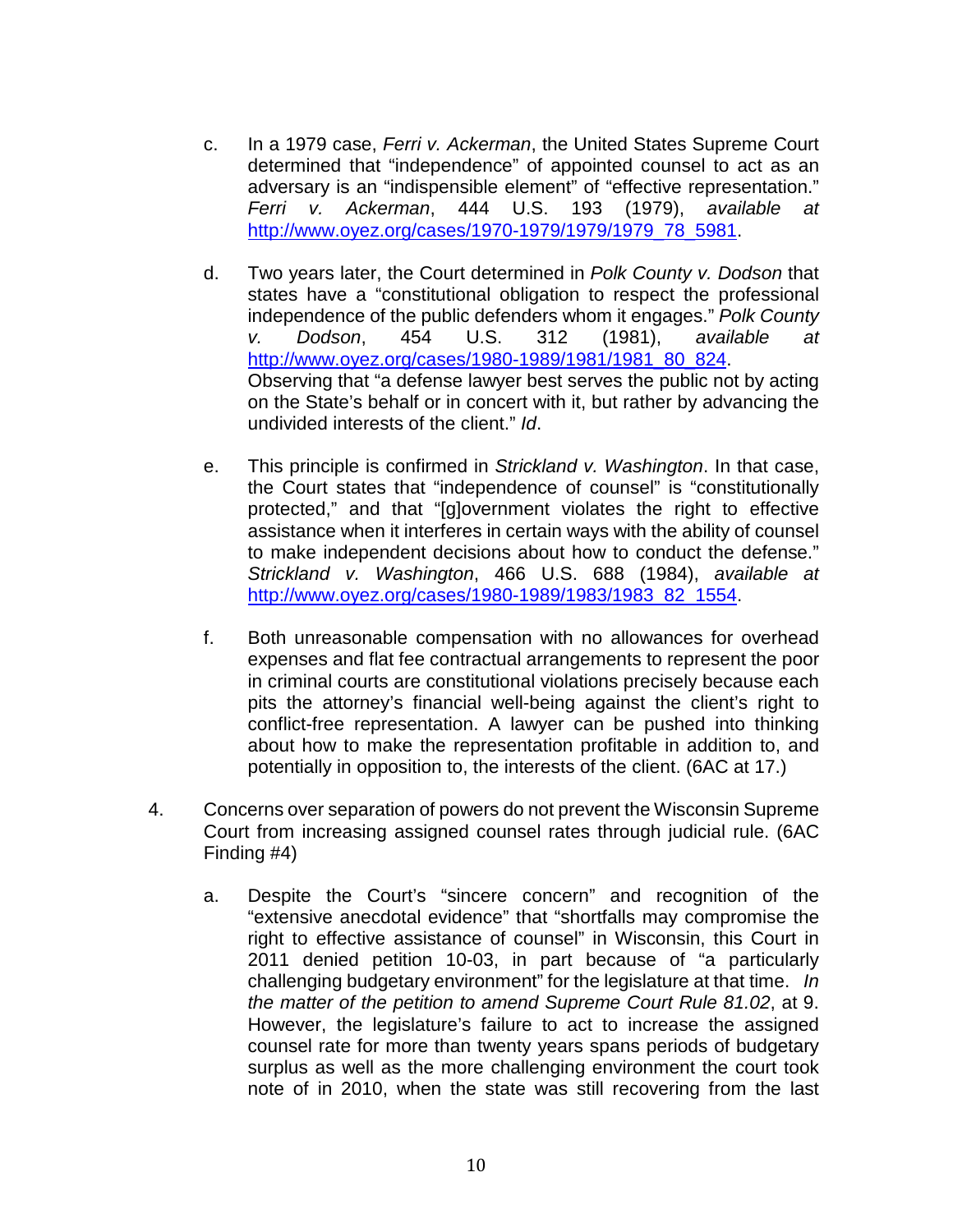recession. In times of surplus, as well as the last six years, the legislature instead returned money to the taxpayers through various means rather than adequately fund the ACD caseload. Tax reductions are certainly a laudable goal, but not at the expense of the state's constitutional obligations under *Gideon v. Wainwright,* 372 U.S. 335 (1963).

b. There is no separation of powers concern here. This court recognized that it has "shared authority" in this area with the legislature. *Id.* at 8. And this Court has inherent power to ensure the effective administration of justice in the State of Wisconsin. *See, e.g., State ex rel. Friedrich v. Circuit Court for Dane County*, 192 Wis. 2d 1, 531 N.W.2d 32 (1995). The Wisconsin constitution grants the

> …supreme court power to adopt measures necessary for the due administration of justice in the state, including assuring litigants a fair trial, and to protect the court and the judicial system against any action that would unreasonably curtail its powers or materially impair its efficacy. Such power, properly used, is essential to the maintenance of a strong and independent judiciary, a necessary component of our system of government. In the past, in the exercise of its judicial power this court has regulate the court's budget, court administration, the bar, and practice and procedure, has appointed counsel at public expense, has created a judicial code of ethics and has disciplined judges.

*State v. Holmes*, 106 Wis. 2d 31, 44-45, 315 N.E.2d 703, 710 (1982). Forty years of active indifference by the executive and legislative branches has materially impaired the administration of justice in this state.

c. The Court should not fear that adopting a court rule increasing pay will necessarily result in forcing the legislature to expend more money. The Wisconsin legislature can, for instance, find other ways to offset the increased costs required to fulfill the constitutional command of access to competent, conflict-free counsel. The legislature could, for example, offset the expenses by increasing reliance on diversion that could move juvenile and adult defendants out of the formal criminal justice system and provide help with potential drug or other dependencies. Similarly, lawmakers can change low-level, nonserious crimes to "citations"—in which the offender is given a ticket to pay a fine rather than being threatened with jail time thus triggering the constitutional right to counsel. (6AC at 21.)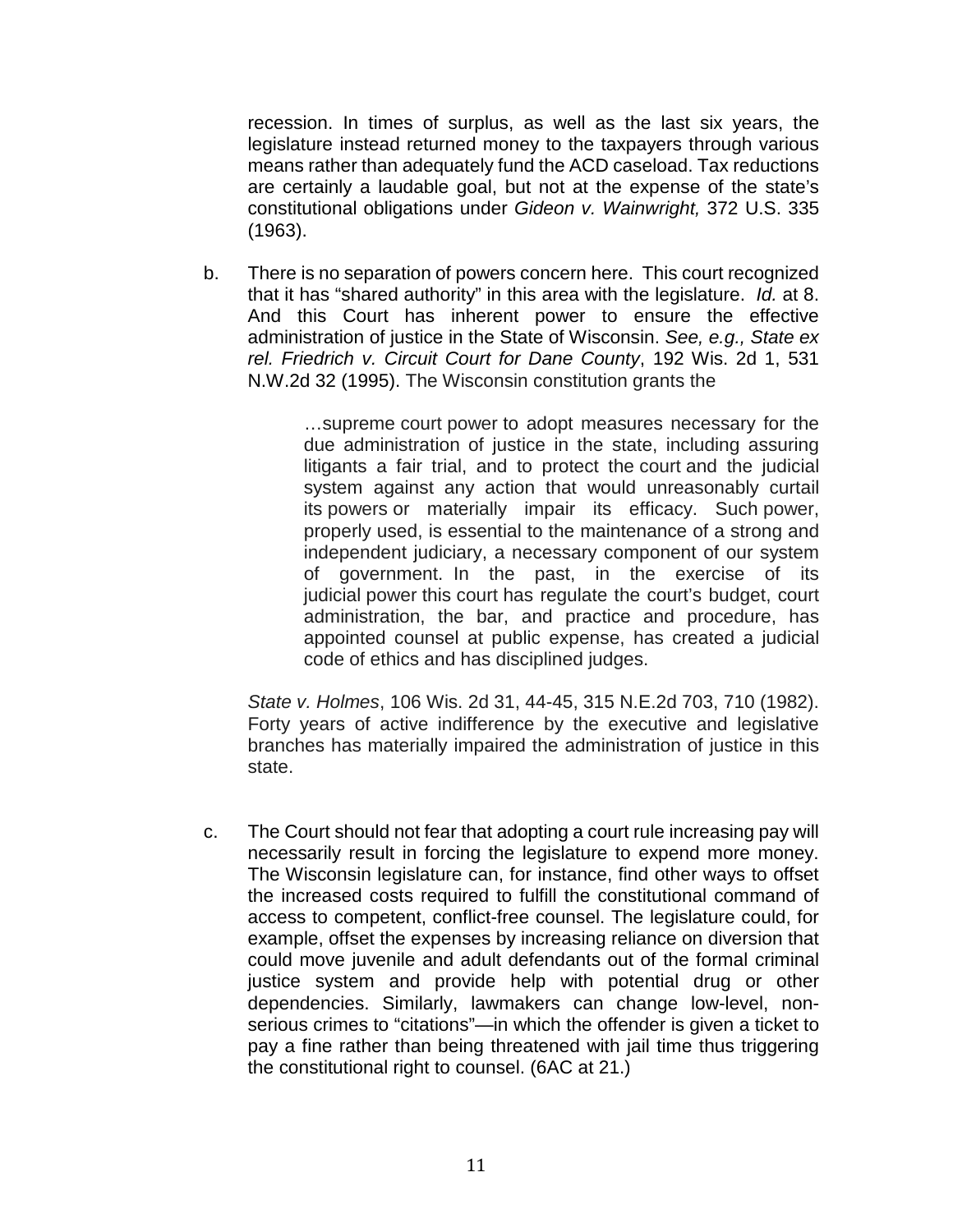d. But if the failure to pay a reasonable rate creates financial conflicts of interests that result in lawyers triaging the Sixth Amendment duty they owe to some clients in favor of others, then Wisconsin is in violation of the U.S. Constitution—a situation the policymakers may want to redress to avoid costly systemic litigation.

#### **V. FEDERAL GOVERNMENT**

The United States Department of Justice has determined that Courts may act preemptively to prevent constructive denial of counsel rather than waiting to resolve issues retrospectively through *Strickland*.

- 1. On September 25, 2014, the DOJ filed a Statement of Interest<sup>3</sup> in a class action lawsuit, *Hurrell-Harring v. New York*, brought by the Ne[w](#page-11-0) York Civil Liberties Union (NYCLU) a[lle](#page-11-1)ging a systemic denial of counsel in five upstate New York counties.<sup>4</sup> The Statement of Interest provides DOJ's expertise to the court on what constitutes a "constructive" denial of counsel under the Sixth Amendment. In short, the DOJ statement establishes that a court does not have to wait for a case to be disposed of and then try to unravel retrospectively whether a specific defendant's representation met the aims of *Gideon* and its progeny. If state or local governments create structural impediments that make the appointment of counsel "superficial" to the point of "non-representation," a court can step in and presume prospectively that the representation is ineffective. The types of government interference enunciated in the DOJ Statement of Interest include (but most assuredly are not limited to): "a severe lack of resources," "unreasonably high caseloads," "critical understaffing of public defender offices," and/or anything else making the "traditional markers of representation" go unmet (i.e., "timely and confidential consultation with clients," "appropriate investigations," and adversarial representation, among others).
- 2. In another Statement of Interest<sup>5</sup> filed August 14, 2013, in *Wilbur v. City of Mount Vernon*, the DOJ com[m](#page-11-2)ents specifically on the issue of public defense attorneys having sufficient time to provide adequate representation. At the heart of the *Wilbur* case was the issue of how

<span id="page-11-0"></span><sup>3</sup> Statement of Interest of the United States, *Hurrell-Harring v. New York* (N.Y. Sup. Ct. Oct. 21, 2014) (No. 8866-07), *available at* http://www.justice.gov/sites/default/files/press-

releases/attachments/2014/09/25/statement\_of\_interest.pdf.

<span id="page-11-1"></span><sup>4</sup> In March 2015, the case settled on the eve of trial with the State of New York agreeing to pay 100% of all indigent defense costs in the counties that were named defendants. Stipulation and Order of Settlement, *Hurrell-Harring v. New York*, No. 8866-07 (N.Y. Sup. Ct. filed Oct. 21, 2014). The state agreed to pay \$5.5 million in attorneys' fees and costs to the NYCLU and the law firm representing the plaintiffs**.** The lawsuit settlement has sparked greater advocacy for the state to pick up 100% of all indigent defense costs in the remaining upstate counties.

<span id="page-11-2"></span><sup>5</sup> Statement of Interest of the United States, *Wilbur v. City of Mount Vernon*, (W.D. Wash. Dec. 4, 2013) (No. C11-1100RSL), ECF No. 322, *available at* http://www.justice.gov/crt/about/spl/documents/wilbursoi8- 14-13.pdf.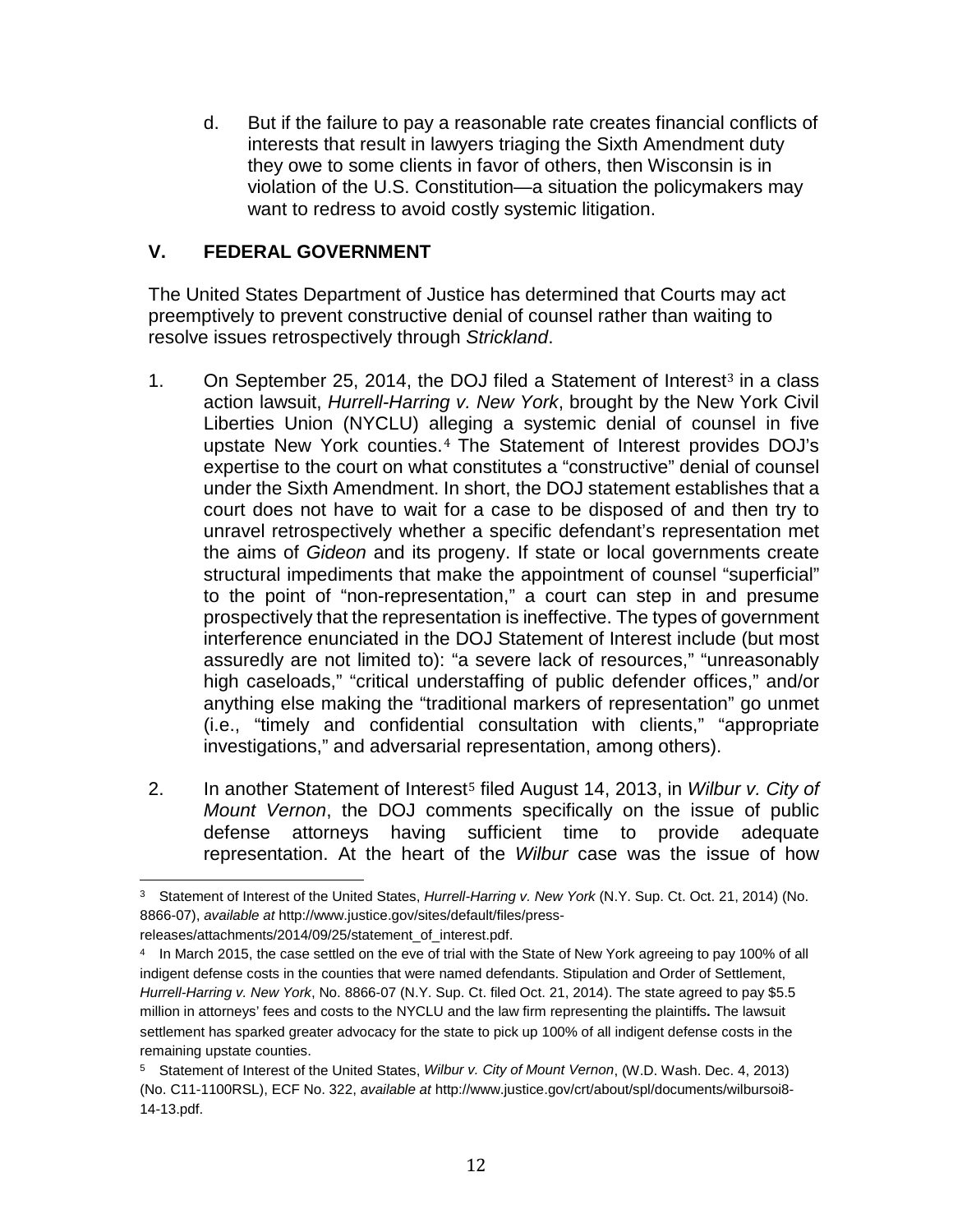excessive caseloads of public defense attorneys resulted in deficient representation under the Sixth Amendment to the U.S. Constitution. At the time the original complaint was filed in 2011, the cities of Mt. Vernon and Burlington, Washington, jointly contracted with two private attorneys to represent indigent defendants in their municipal courts, as they had done "for nearly a decade." Under the contract, the two attorneys served together as "the public defender" and were paid a flat annual fee out of which they had to provide all "investigative, paralegal, and clerical services" without any additional compensation. In other words, the more work and non-attorney support they dedicated to their clients' cases, the less each attorney's takehome pay. And each contracting attorney handled between 950 and 1,150 appointed cases each year, in addition to maintaining a healthy private practice on the side. With such heavy caseloads, the contract defenders were alleged to "regularly fail to return calls" or "meet with" or "interview" their clients, and "rarely, if ever, investigate the charges made against" their clients. And the cities' failure to adequately "monitor and oversee" the system they operated by way of the contract amounted to a "construct[ive] denial of the right to counsel" as guaranteed under *Gideon*. The judge in the federal lawsuit challenging the constitutionality of the indigent defense services in two Washington cities, noted that "no hard and fast number of pretrial motions or trials is expected," but when hardly any motions are ever filed and the number of trials is "incredibly small" it is a "sign of a deeper systemic problem." *Wilbur v. Mount Vernon,* No. C11-1100RSL (W.D. Wash. Dec. 2013), *available at* [http://sixthamendment.org/wp](http://sixthamendment.org/wp-content/uploads/2013/12/Wilbur-Decision.pdf)[content/uploads/2013/12/Wilbur-Decision.pdf.](http://sixthamendment.org/wp-content/uploads/2013/12/Wilbur-Decision.pdf)

3. The DOJ has twice filed amicus briefs furthering their position on constructive d[en](#page-12-0)ial of counsel. Most recently, on May 12, 2016, DOJ filed an amicus brief<sup>6</sup> in the Supreme Court of Idaho in *Tucker v. Idaho*, in which the ACLU of Idaho alleges systemic denial of counsel for the indigent accused. As in *Hurrell-Harring*, the DOJ states in *Tucker* that a "constructive denial of counsel violating *Gideon* occurs where the traditional markers of representation are frequently absent or significantly compromised as a result of systemic, structural limitations."

On September 11, 2015, the DOJ filed an amicus brief<sup>7</sup> in *Kuren v. Luzerne County* at the Pennsylvania Supreme Court. The *Kure[n](#page-12-1)* class action lawsuit alleged that the county so poorly funded right to counsel services as to constructively deny counsel to the indigent accused. The DOJ amicus brief makes clear that a civil constructive denial of counsel claim is an "effective way for litigants to seek to effectuate the promise of *Gideon*," and "[p]ost-

<span id="page-12-0"></span><sup>6</sup> Brief for the United States as Amicus Curiae Supporting Plaintiffs-Appellants, *Tucker v. Idaho*, No. 43922-2016 (Idaho filed May 11, 2016).

<span id="page-12-1"></span><sup>7</sup> Brief for the United States as Amicus Curiae in Support of Appellants, *Kuren v. Luzerne County*, Nos. 57 MAP 2015, 58 MAP 2015 (Pa. Sept. 10, 2015), *available at* http://www.justice.gov/opa/pr/departmentjustice-files-amicus-brief-pennsylvania-right-counsel-case.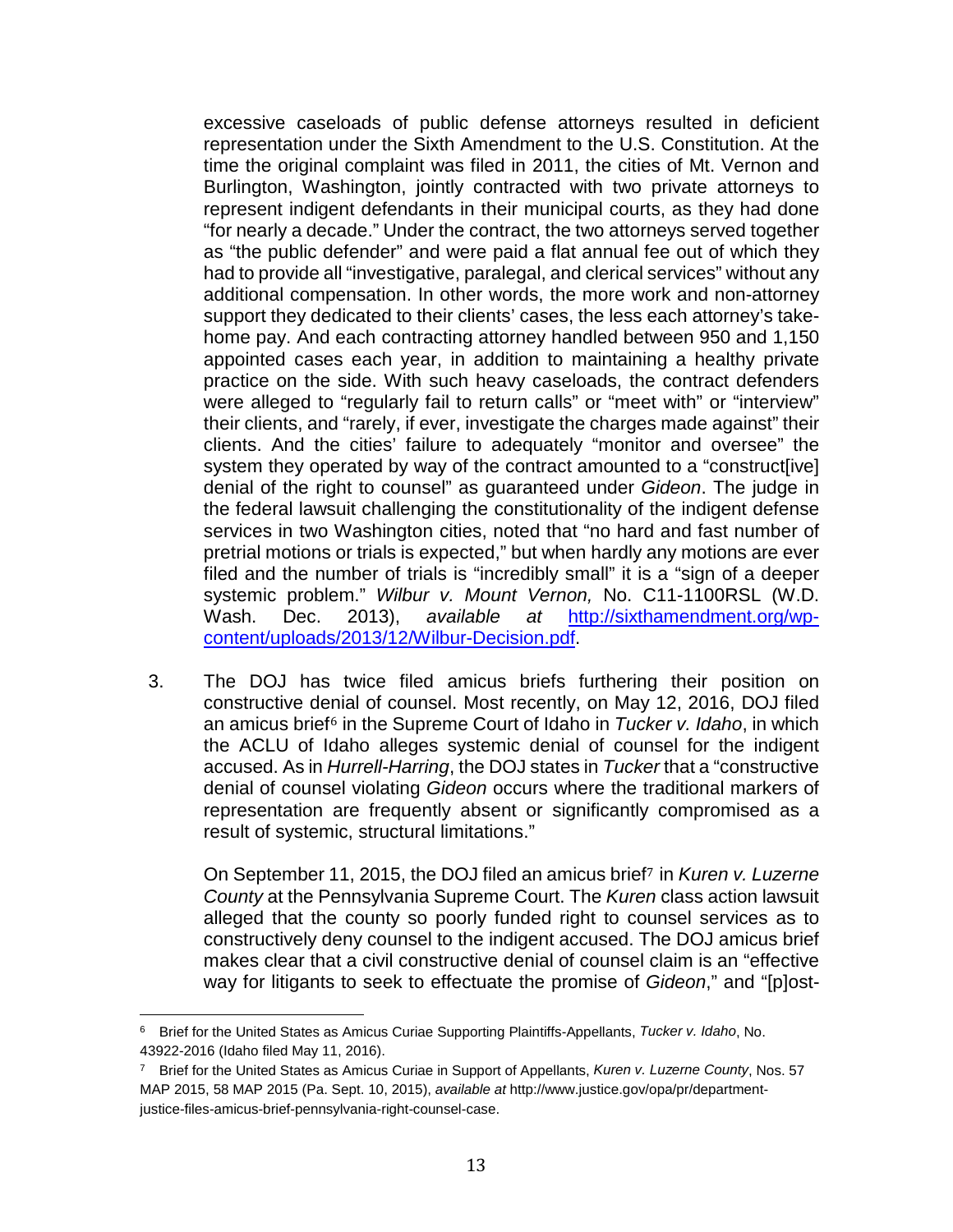conviction claims cannot provide systemic structural relief that will help fix the problem of under-funded and under-resourced public defenders."

- 4. The DOJ has also made clear that its *Cronic* analysis applies e[qu](#page-13-0)ally to juvenile delinguency proceedings, through its Statement of Interest<sup>8</sup> in *N.P. v. Georgia*, filed March 13, 2015. The Southern Center for Human Rights ("SCHR") filed the class action lawsuit alleging that children were regularly denied their right to counsel and instead treated to "assembly-line justice" in the Cordele Judicial Circuit. According to SCHR, kids regularly appeared in court without lawyers, and those who did receive representation were assigned lawyers who did not have time to talk with them before court. The suit claimed that the Cordele Circuit Public Defender Office was structurally unable to provide meaningful representation due to chronic underfunding and understaffing. The DOJ State[m](#page-13-1)ent provides the trial court with a *Cronic* framework to evaluate the claims.<sup>9</sup>
- 5. The Federal Government pays assigned counsel attorneys an hourly rate of \$132/hour in non-capital cases and \$185/hour for capital cases. The rates include both a reasonable fee and overhead. See: http://www.uscourts.gov/services-forms/defender-services

# **VI. ATTORNEY SURVEY**

To discover whether such negative impacts exist in Wisconsin in relation to the low attorney compensation rate, the authors of the 6AC report conducted a survey of Wisconsin lawyers, including attorneys who currently take cases and those who no longer take cases for any reason. 378 lawyers filled out the survey.

1. Nearly one half of respondents (49.4%) stated that they represent fewer public defender appointed clients than in the past. Another 6.8% of respondents stated that they no longer take SPD appointed cases at all. *Id*.

<span id="page-13-0"></span><sup>8</sup> Statement of Interest of the United States, *N.P. v. Georgia* (Ga. Super. Ct. filed Mar. 13, 2015) (No. 2014-CV-241025), *available at* http://www.justice.gov/sites/default/files/opa/press-

releases/attachments/2015/03/13/np\_v\_state\_of\_georgia\_usa\_statement\_of\_interest.pdf.

<span id="page-13-1"></span><sup>9</sup> A month after the DOJ filed its statement of interest, on April 20, 2015 the defendants in the class action lawsuit – the Georgia Public Defender Standards Council, the Cordele Circuit Public Defender, and the four counties in the circuit – agreed to settle the matter with SCHR. Consent Decree, *N.P. v. Georgia*, No. 2014- CV-241025 (Ga. Super. Ct. filed Apr. 20, 2015). The approved consent decree seeks to address a number of structural flaws. Specifically, it will: increase the size of the public defender's office staff; require public defenders to meet with clients (a) within three days of their detainment to determine indigency, and (b) within three days of assignment to their case; and require defenders to receive training, including specific training for juvenile defenders. The consent decree requires public defenders to advise juvenile defendants seeking to waive their right to counsel what a lawyer could do for them, and also requires the public defender office to comply with the terms of the Georgia Indigent Defense Act of 2003 including by creating a specialized juvenile division.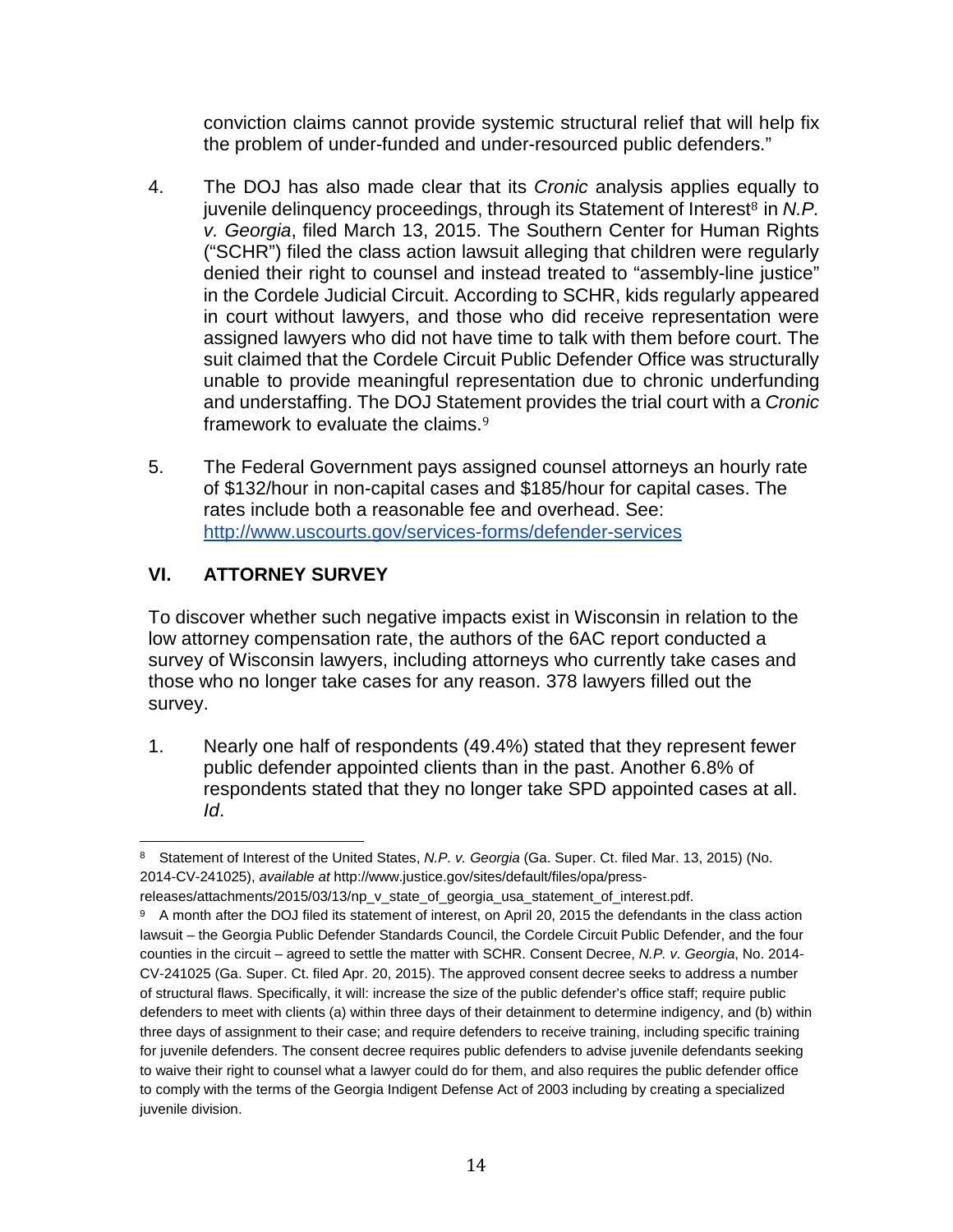- 2. There are two distinct classes of appointed attorneys: (a) those attorneys who take occasional cases (perhaps out of some perceived duty to the Court or SPD); and (b) those lawyers who represent a significant number of SPD defendants. *Id*. it may not even be that the attorneys are trying to make the work "more profitable" by triaging cases; the attorneys could simply be trying to make them not a loss.
- 3. However, surveyed attorneys reported that they spend 37% less time, on average, meeting with their appointed clients than they do with their retained clients. (*Id*.) The Wisconsin survey revealed that attorneys who have a higher number of public defender cases tend not to file motions in their cases, and they are more likely to resolve cases by their public defender clients pleading to the offense charged. This suggests that attorneys with many SPD cases are prioritizing speed in order to make representation more profitable. (6AC at 17.)

### **VII. LEGISLATIVE HISTORY**

As detailed above and in Exhibits 3 and 4, the history of attempts to raise the private bar rate is one of failure. This includes extensive attempts at individual bills in the legislature and SPD budget requests every biennium since 1995.

The requested amounts have varied but the failing result is the same whether there's a Republican or Democratic governor and/or whether one party controls either or both house of the legislature, and in strong economic times or challenging budgetary environments. Shamefully, Wisconsin has allowed itself to sink to the very bottom of the fifty states in hourly compensation for appointed counsel in indigent criminal cases.

#### **VIII. MILWAUKEE JOURNAL-SENTINAL INVESTIGATION**

On April 21, 2017, the *Milwaukee Journal Sentinal* published<sup>[10](#page-14-0)</sup> the results of an investigative report by Jacob Carpenter revealing:

- 1. Between 2010 and 2016, the "data shows about 100 lawyers accepted at least 50 felony case appointments without using a private investigator over that time. Several lawyers were assigned more than 200 felony appointments without billing for an investigator. One lawyer topped 300 cases."
- 2. "In addition, a few dozen lawyers took 50-plus felony appointments and almost never billed for investigators. One lawyer, for example, accepted about 300 felony cases and billed for seven hours of investigator work."

<span id="page-14-0"></span><sup>10</sup> (See: http://www.jsonline.com/story/news/investigations/2017/04/21/investigator-couldve-kept-him-outprison-thousands-similar-clients-arent-getting-one/100500922/)